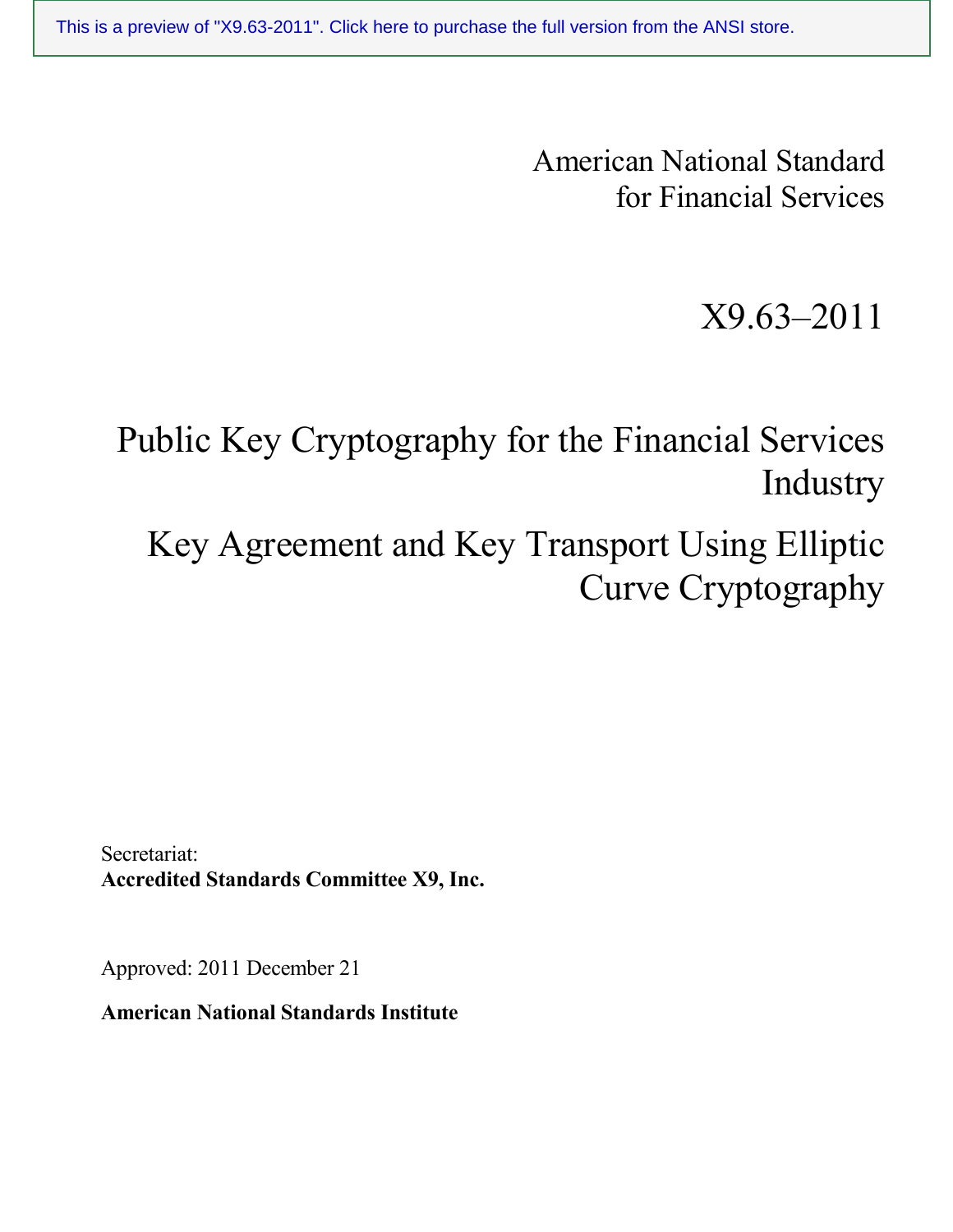© 2011 ASC X9 ANS X9.63-2011

#### **Foreword**

Business practice has changed with the introduction of computer-based technologies. The substitution of electronic transactions for their paper-based predecessors has reduced costs and improved efficiency. Trillions of dollars in funds and securities are transferred daily by telephone, wire services, and other electronic communication mechanisms. The high value or sheer volume of such transactions within an open environment exposes the financial community and its customers to potentially severe risks from the accidental or deliberate disclosure, alteration, substitution, or destruction of data. These risks are compounded by interconnected networks, and the increased number and sophistication of malicious adversaries. Electronically communicated data may be secured through the use of symmetrically keyed encryption algorithms (e.g. FIPS, AES) in combination with public-key cryptography-based key management techniques.

This draft standard, X9.63-2011, *Public Key Cryptography For The Financial Services Industry: Key Agreement and Key Transport Using Elliptic Curve Cryptography*, defines a suite of mechanisms designed to facilitate the secure establishment of cryptographic data for the keying of symmetrically keyed algorithms (e.g. TDEA, AES). These mechanisms are based on the elliptic curve analogue of the Diffie-Hellman key agreement mechanism. Because the mechanisms are based on the same fundamental mathematics as the Elliptic Curve Digital Signature Algorithm (ECDSA) (ANS X9.62), additional efficiencies and functionality may be obtained by combining these and other cryptographic techniques.

While the techniques specified in this standard are designed to facilitate key management applications, the standard does not guarantee that a particular implementation is secure. It is the responsibility of the financial institution to put an overall process in place with the necessary controls to ensure that the process is securely implemented. Furthermore, the controls should include the application of appropriate audit tests in order to verify compliance.

The user's attention is called to the possibility that compliance with this standard may require the use of an invention covered by patent rights. By publication of this standard, no position is taken with respect to the validity of potential claims or of any patent rights in connection therewith. The patent holders have, however, filed a statement of willingness to grant a license under these rights on reasonable and nondiscriminatory terms and conditions to applicants desiring to obtain such a license. Details may be obtained from the X9 Secretariat,

Copyright 2011 by ASC X9 All rights reserved.

No part of this publication may be reproduced in any form, in an electronic retrieval system or otherwise, without prior written permission of the publisher. Printed in the United States of America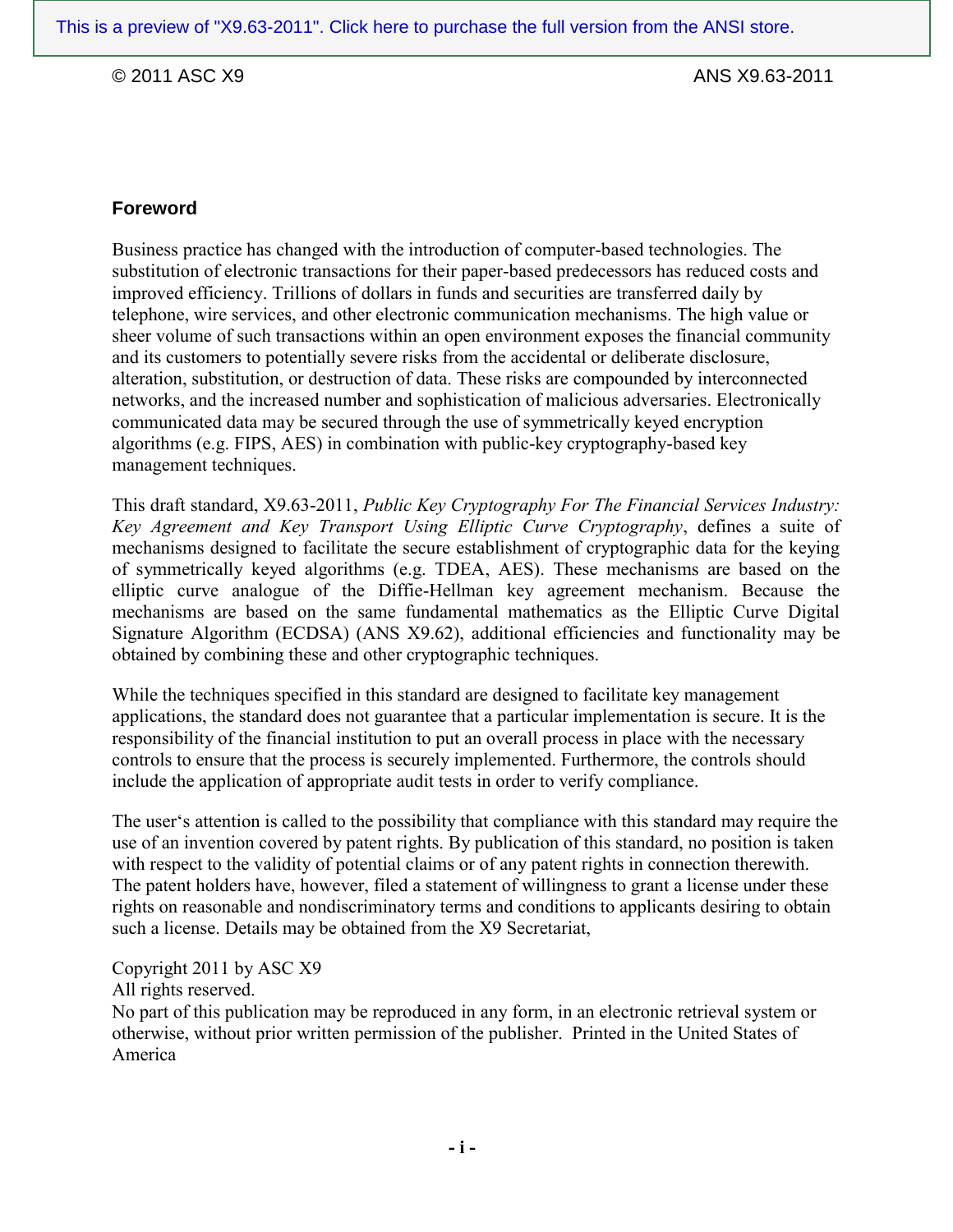Suggestions for the improvement or revision of this standard are welcome. They should be sent to the X9 Secretariat, American Bankers Association, 1120 Connecticut Avenue, N.W., Washington D.C. 20036.

This standard was processed and approved for submittal to ANSI by the Accredited Standards Committee on Financial Services, X9. Committee approval of the standard does not necessarily imply that all the committee members voted for its approval.

At the time that this standard was approved, the X9 committee had the following chairs and administrators:

Roy DeCicco, Group Chair, J. P. Morgan Chase Claudia Swendseid, Vice Chair, Federal Reserve Bank Cynthia Fuller, Administrator, Accredited Standards Committee X9, Inc. Isabel Bailey, Administrator, Accredited Standards Committee X9, Inc. Janet Busch, Administrator, Accredited Standards Committee X9, Inc. Ed Stana, Administrator, Accredited Standards Committee X9, Inc.

The X9 committee had the following member organizations, with primary representatives:

| X9 Member Organization                                                     | <b>Representative</b> |
|----------------------------------------------------------------------------|-----------------------|
|                                                                            | Doug Grote            |
|                                                                            |                       |
|                                                                            |                       |
|                                                                            |                       |
|                                                                            |                       |
|                                                                            |                       |
|                                                                            |                       |
|                                                                            |                       |
|                                                                            |                       |
|                                                                            |                       |
|                                                                            |                       |
| Department of the Treasury, Office of Financial Research  Michael Donnelly |                       |
| Department of the Treasury, Office of Financial Research  Bill Nichols     |                       |
| Diebold, Inc.                                                              |                       |
|                                                                            |                       |
|                                                                            |                       |
|                                                                            |                       |
|                                                                            |                       |
|                                                                            |                       |
|                                                                            |                       |
|                                                                            |                       |
|                                                                            |                       |
|                                                                            |                       |
|                                                                            |                       |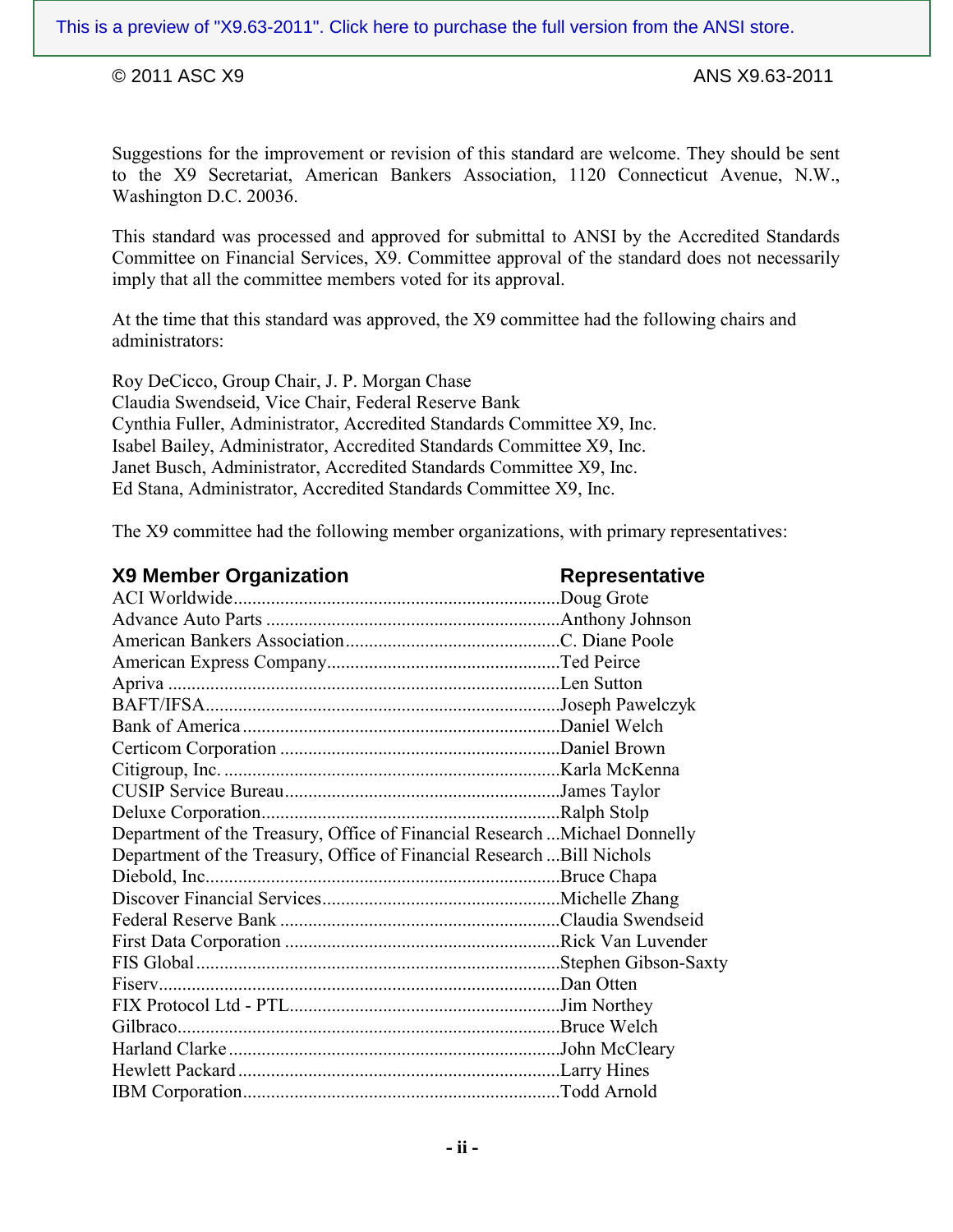| NACHA The Electronic Payments Association Robert Unger |  |
|--------------------------------------------------------|--|
|                                                        |  |
|                                                        |  |
|                                                        |  |
|                                                        |  |
|                                                        |  |
|                                                        |  |
|                                                        |  |
|                                                        |  |
|                                                        |  |
|                                                        |  |
|                                                        |  |
|                                                        |  |
|                                                        |  |
|                                                        |  |
|                                                        |  |
|                                                        |  |
|                                                        |  |
|                                                        |  |
|                                                        |  |

At the time that this standard was approved, the X9F subcommittee on Data and Information Security had the following chairs and administrators:

Richard J. Sweeney, Former Chair, Proofspace Sandra Lambert, Vice Chair, Certicom Corporation Cynthia Fuller, Administrator, Accredited Standards Committee X9, Inc. Isabel Bailey, Administrator, Accredited Standards Committee X9, Inc. Janet Busch, Administrator, Accredited Standards Committee X9, Inc.

The X9F subcommittee had the following member organizations, with representatives:

| <b>X9F Member Organization</b> | Representative |
|--------------------------------|----------------|
|                                |                |
|                                |                |
|                                |                |
|                                |                |
|                                |                |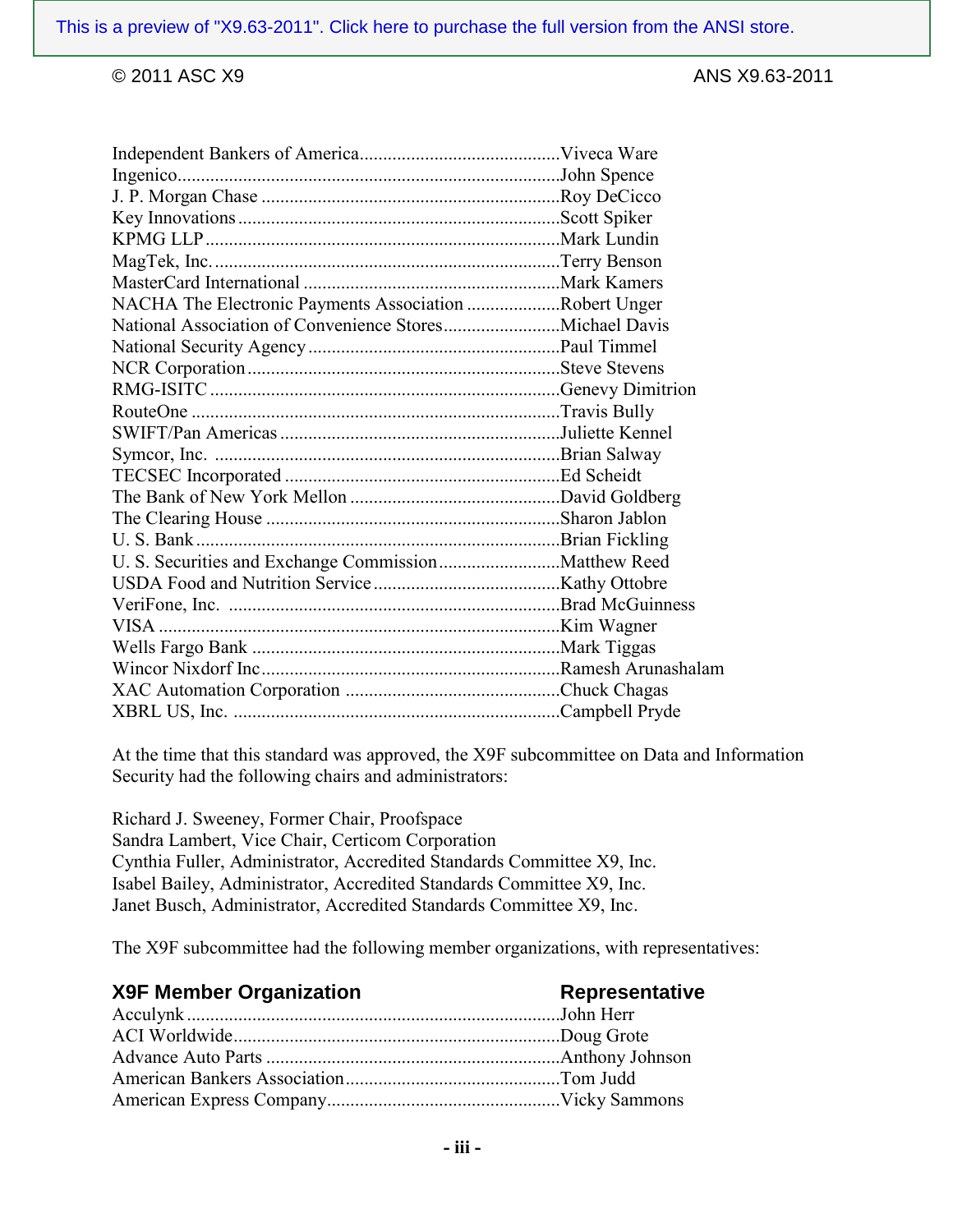| Communications Security Establishment Jonathan Hammel       |                |
|-------------------------------------------------------------|----------------|
|                                                             |                |
|                                                             |                |
|                                                             |                |
| Depository Trust and Clearing Corporation Robert Palatnick  |                |
|                                                             |                |
|                                                             |                |
|                                                             |                |
|                                                             |                |
|                                                             |                |
|                                                             |                |
|                                                             |                |
|                                                             |                |
|                                                             |                |
|                                                             |                |
|                                                             |                |
|                                                             |                |
|                                                             |                |
| Independent Community Bankers of America Cary Whaley        |                |
|                                                             |                |
|                                                             |                |
|                                                             |                |
|                                                             |                |
|                                                             |                |
|                                                             |                |
|                                                             |                |
| Marriott International                                      | Jude Sylvestre |
|                                                             |                |
|                                                             |                |
|                                                             |                |
| National Institute of Standards and TechnologyElaine Barker |                |
|                                                             |                |
|                                                             |                |
|                                                             |                |
|                                                             |                |
|                                                             |                |
|                                                             |                |
|                                                             |                |
|                                                             |                |
|                                                             |                |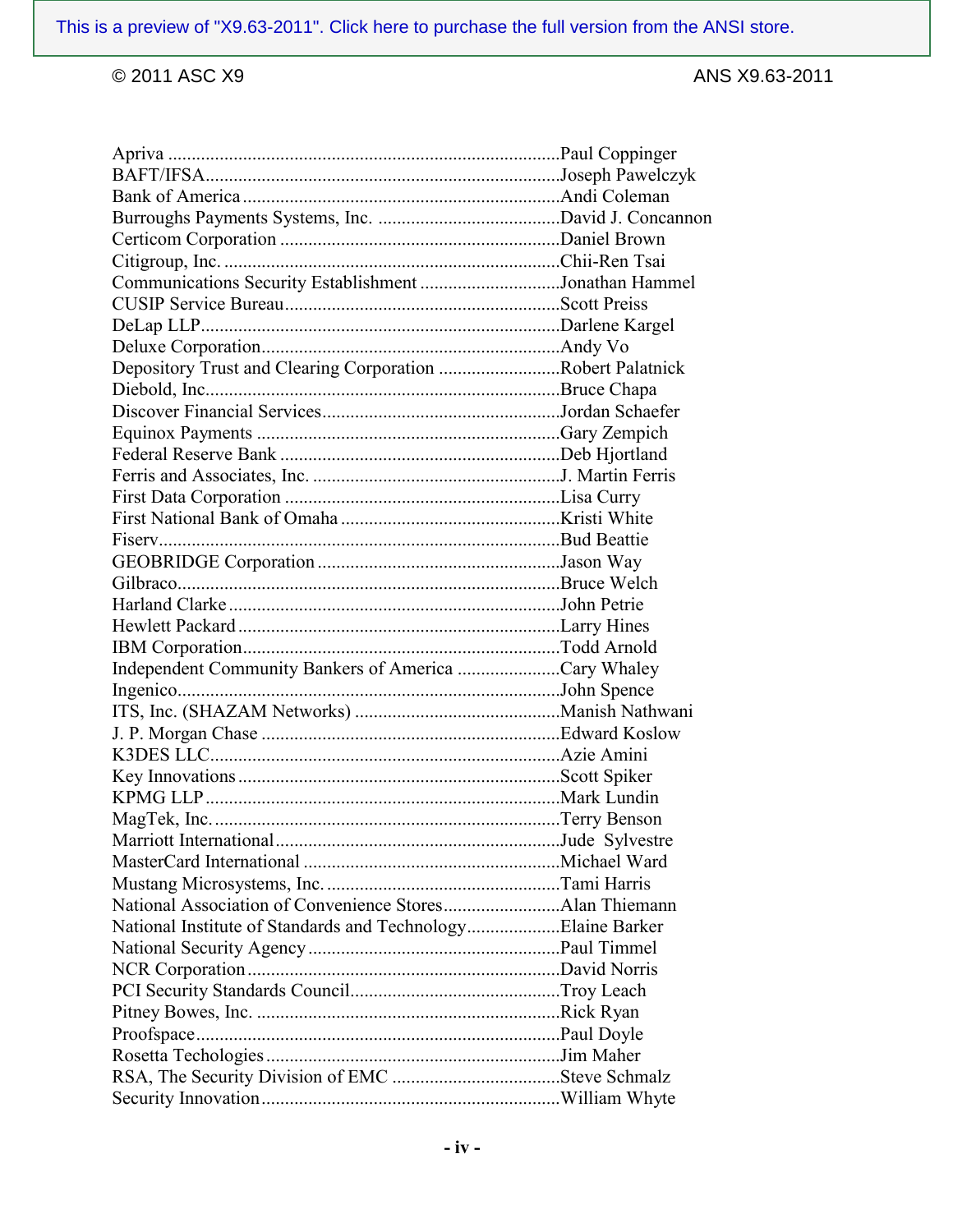| Lilik Kazaryan   |
|------------------|
|                  |
|                  |
|                  |
|                  |
|                  |
|                  |
| Peter Skirvin    |
| .Stephen Ranzini |
| Dave Faoro       |
| John Sheets      |
| Martin Luther    |
|                  |
|                  |
|                  |
|                  |

At the time that this standard was approved, the X9F1 Cryptographic Tool Standards and Guidelines working group that developed this standard had the following chair:

Terence Spies, Chair, Voltage Security, Inc.

Previously but for a significant portion of the time during which the current edition of this standard was developed, the X9F1 working group chair was:

Miles Smid, Orion Security Solutions, Inc.

The main editor of the current of the current edition of this standard was:

Daniel Brown, Certicom Corporation (a wholly owned subsidiary of Research in Motion, Inc.)

Others who provided comments contributing significantly to this edition of this standard were:

Elaine Barker, National Institute of Standards and Technology Paul Timmel, National Security Agency Rich Davis, National Security Agency Nick Gajcowski, National Security Agency

The X9F1 working group member (and former member) organization, and including representatives, that participated actively in the development of this standard during working group discussions were: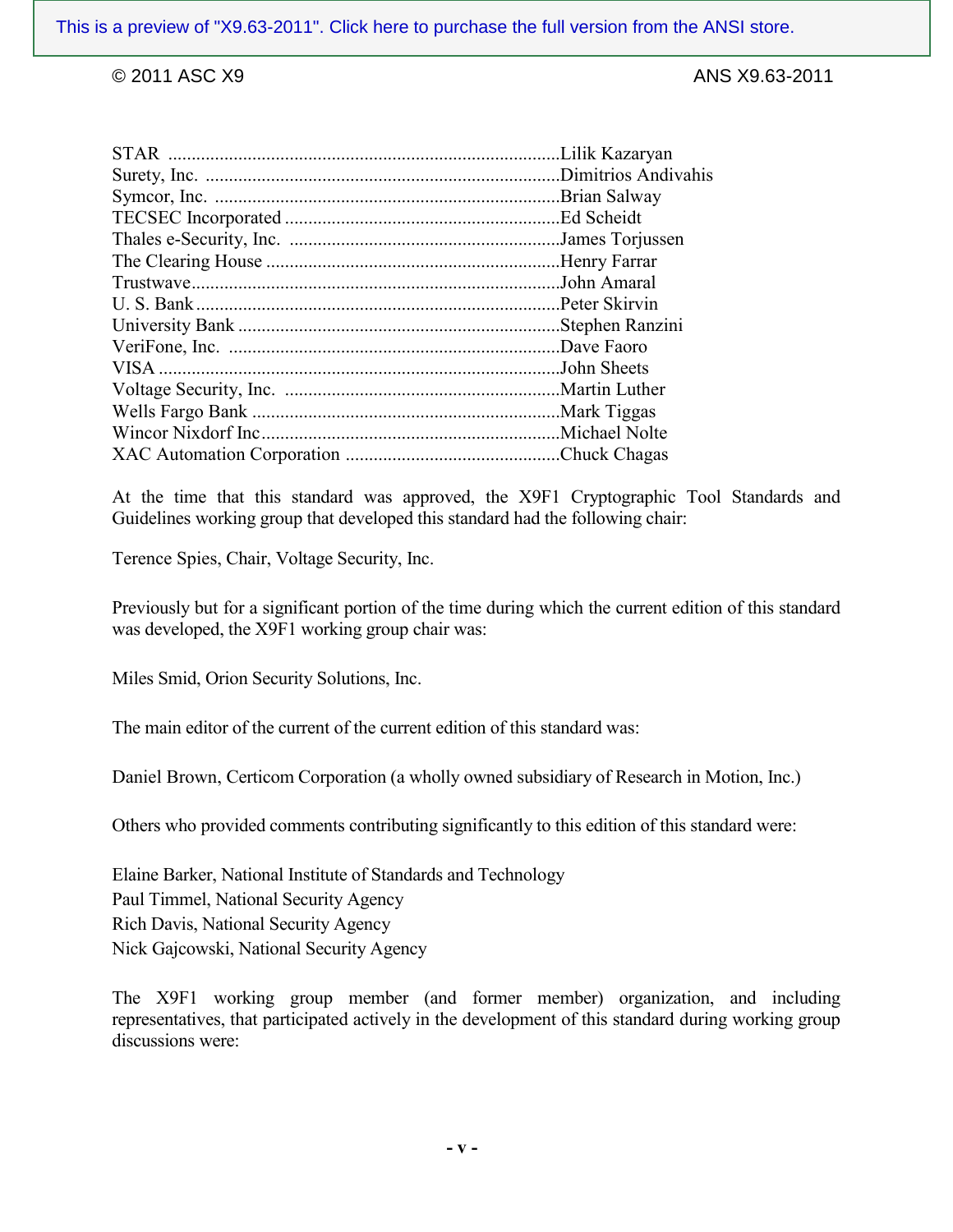| X9F1 Member Organization                                        | <b>Representative</b> |
|-----------------------------------------------------------------|-----------------------|
|                                                                 |                       |
|                                                                 |                       |
|                                                                 |                       |
|                                                                 |                       |
|                                                                 |                       |
| Communications Security Establishment of CanadaJonathan Hammell |                       |
|                                                                 |                       |
|                                                                 |                       |
|                                                                 |                       |
| National Institute of Standards and TechnologyJohn Kelsey       |                       |
|                                                                 |                       |
|                                                                 |                       |
|                                                                 |                       |
|                                                                 |                       |
|                                                                 |                       |
|                                                                 |                       |
|                                                                 |                       |
|                                                                 |                       |
|                                                                 |                       |
|                                                                 |                       |
|                                                                 |                       |
|                                                                 |                       |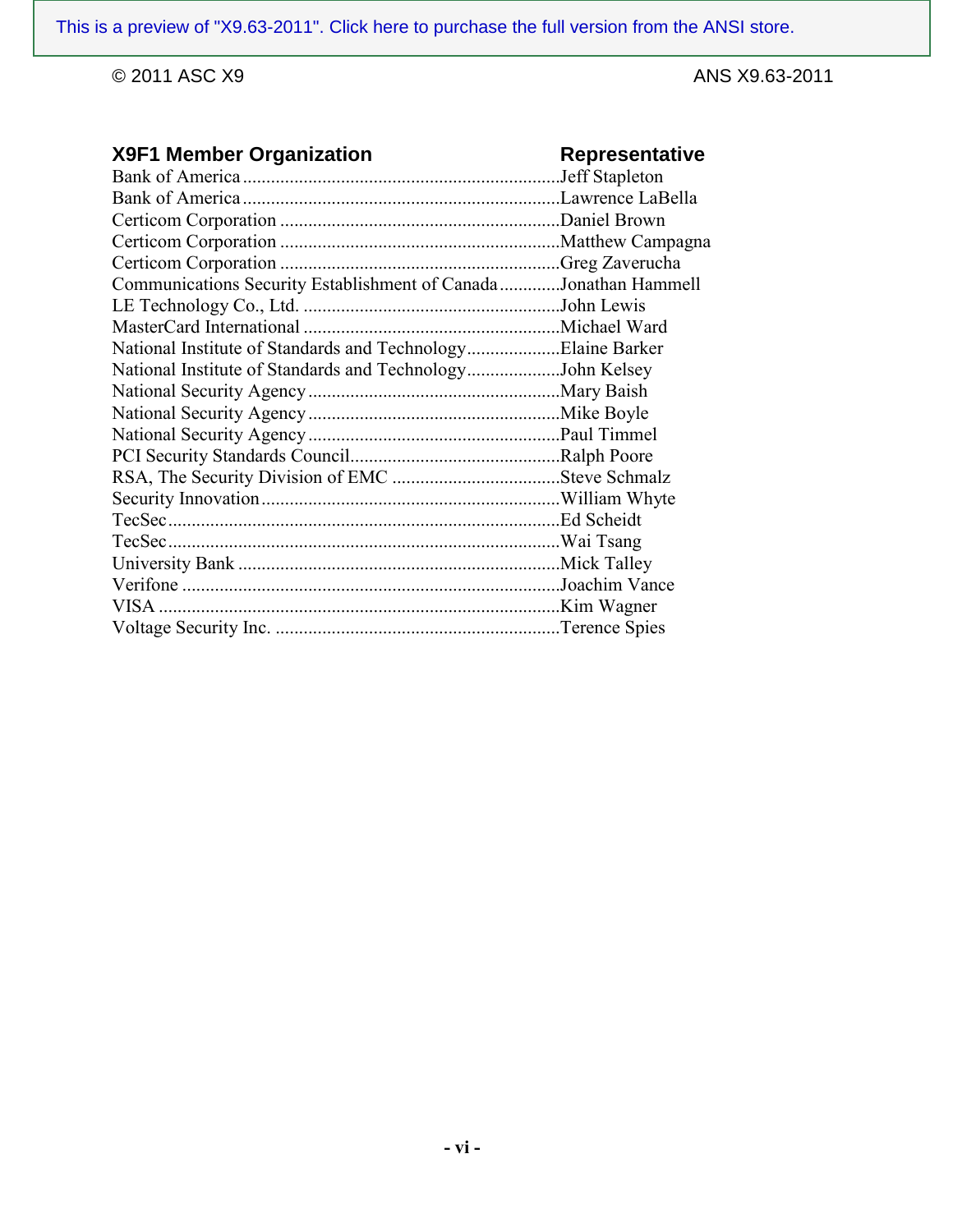# © 2011 ASC X9

ANS X9.63-2011

### **Contents**

| 1            |                                                                                                    |  |
|--------------|----------------------------------------------------------------------------------------------------|--|
| $\mathbf{2}$ |                                                                                                    |  |
|              | 2.1                                                                                                |  |
|              | 2.2                                                                                                |  |
|              | 2.3                                                                                                |  |
| 3            |                                                                                                    |  |
|              | 3.1                                                                                                |  |
|              | 3.2                                                                                                |  |
|              | 3.3                                                                                                |  |
|              | 3.4                                                                                                |  |
|              | 4                                                                                                  |  |
|              | 4.1                                                                                                |  |
|              | 4.1.1                                                                                              |  |
|              |                                                                                                    |  |
|              | 4.1.2                                                                                              |  |
|              |                                                                                                    |  |
|              | 4.2.1                                                                                              |  |
|              | 4.2.2                                                                                              |  |
|              |                                                                                                    |  |
|              | 4.3.1                                                                                              |  |
|              | 4.3.2                                                                                              |  |
|              | 4.3.3                                                                                              |  |
|              | 4.3.4                                                                                              |  |
|              | 4.3.5                                                                                              |  |
|              | 4.3.6                                                                                              |  |
|              | 4.3.7                                                                                              |  |
| 5            |                                                                                                    |  |
|              | 5.1                                                                                                |  |
|              | 5.1.1                                                                                              |  |
|              | Primitives for Elliptic Curve Domain Parameter Generation and Validation over $F_{2^m$ 20<br>5.1.2 |  |
|              | 5.2                                                                                                |  |
|              | 5.2.1                                                                                              |  |
|              | 5.2.2                                                                                              |  |
|              | 5.3                                                                                                |  |
|              | 5.4                                                                                                |  |
|              | 5.4.1                                                                                              |  |
|              | 5.4.2                                                                                              |  |
|              | 5.5                                                                                                |  |
|              | 5.6                                                                                                |  |
|              | 5.6.1                                                                                              |  |
|              | 5.6.2                                                                                              |  |
|              | 5.6.3                                                                                              |  |
|              | 5.7                                                                                                |  |
|              |                                                                                                    |  |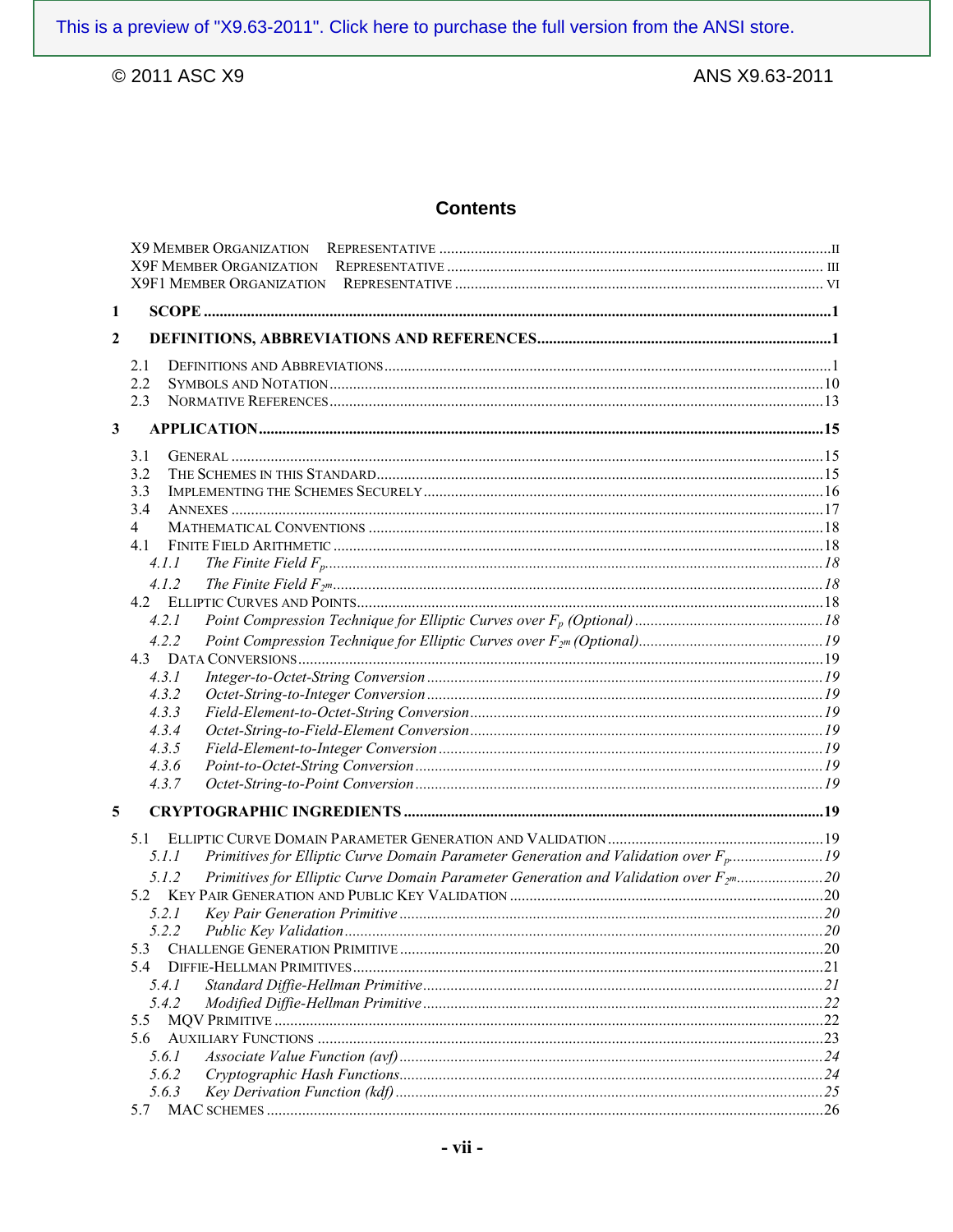# © 2011 ASC X9

### ANS X9.63-2011

| 5.7.1          |                                                                               |  |
|----------------|-------------------------------------------------------------------------------|--|
| 5.7.2          |                                                                               |  |
|                |                                                                               |  |
| 5.8.1          |                                                                               |  |
| 5.8.2          |                                                                               |  |
| 5.9<br>5.9.1   |                                                                               |  |
| 5.9.2          |                                                                               |  |
| 5.10           |                                                                               |  |
| 6              |                                                                               |  |
| 6.1            |                                                                               |  |
| 6.2            |                                                                               |  |
| 6.2.1          |                                                                               |  |
| 6.2.2          |                                                                               |  |
| 6.3            |                                                                               |  |
| 6.4<br>6.5     |                                                                               |  |
| 6.5.1          |                                                                               |  |
| 6.5.2          |                                                                               |  |
| 6.6            |                                                                               |  |
| 6.7            |                                                                               |  |
| 6.8            |                                                                               |  |
| 6.8.1          |                                                                               |  |
| 6.8.2          |                                                                               |  |
|                |                                                                               |  |
| 6.9.1<br>6.9.2 |                                                                               |  |
| 6.10           |                                                                               |  |
| 6.11           |                                                                               |  |
| 7              |                                                                               |  |
| 7.1            |                                                                               |  |
| 7.2            |                                                                               |  |
|                |                                                                               |  |
|                |                                                                               |  |
|                | ANNEX C (INFORMATIVE) TABLES OF TRINOMIALS, PENTANOMIALS, AND GAUSSIAN NORMAL |  |
|                |                                                                               |  |
|                |                                                                               |  |
|                | ANNEX E (INFORMATIVE) COMPLEX MULTIPLICATION (CM) ELLIPTIC CURVE GENERATION   |  |
|                |                                                                               |  |
| F.1            |                                                                               |  |
| F.2            |                                                                               |  |
| F.3            |                                                                               |  |
| F.4<br>F.4.1   |                                                                               |  |
| F.4.2          |                                                                               |  |
| F.4.3          |                                                                               |  |
| F.4.4          |                                                                               |  |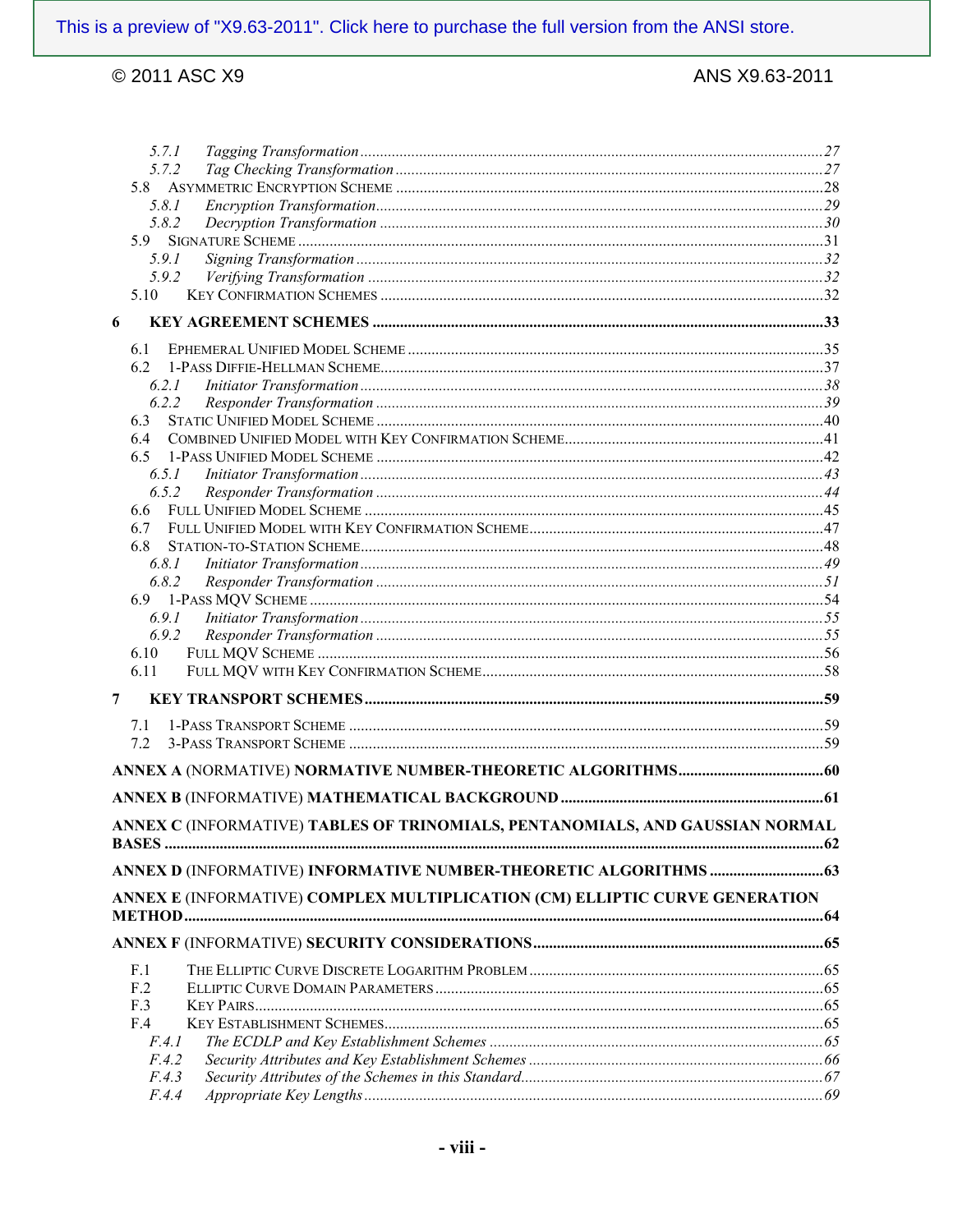© 2011 ASC X9

ANS X9.63-2011

| G <sub>1</sub> |  |
|----------------|--|
| G.2            |  |
| G.3            |  |
| G.4            |  |
| G.4.1          |  |
| G.4.2          |  |
| G.4.3          |  |
| G.4.4          |  |
| G.4.5          |  |
| G.4.6          |  |
| G.5            |  |
| G.5.1          |  |
| G.5.2          |  |
| G.5.3          |  |
| G.5.4          |  |
| G.5.5          |  |
|                |  |
| H.1            |  |
| H.2            |  |
| H.3            |  |
| H.4            |  |
| H.5            |  |
| H.5.1          |  |
| H.5.2          |  |
| H.5.3          |  |
| H.5.4          |  |
| H.5.5          |  |
| H.5.6          |  |
| H.5.7          |  |
| H.5.8          |  |
| H.5.9          |  |
| H.5.10         |  |
| H.5.11         |  |
| H.5.12         |  |
| H.5.13         |  |
| H.6            |  |
| H.7            |  |
|                |  |
| 1.1            |  |
| L <sub>2</sub> |  |
| I.2.1          |  |
| I.2.2          |  |
| I.2.3          |  |
| 1.3            |  |
| I.3.1          |  |
| 1.3.2          |  |
|                |  |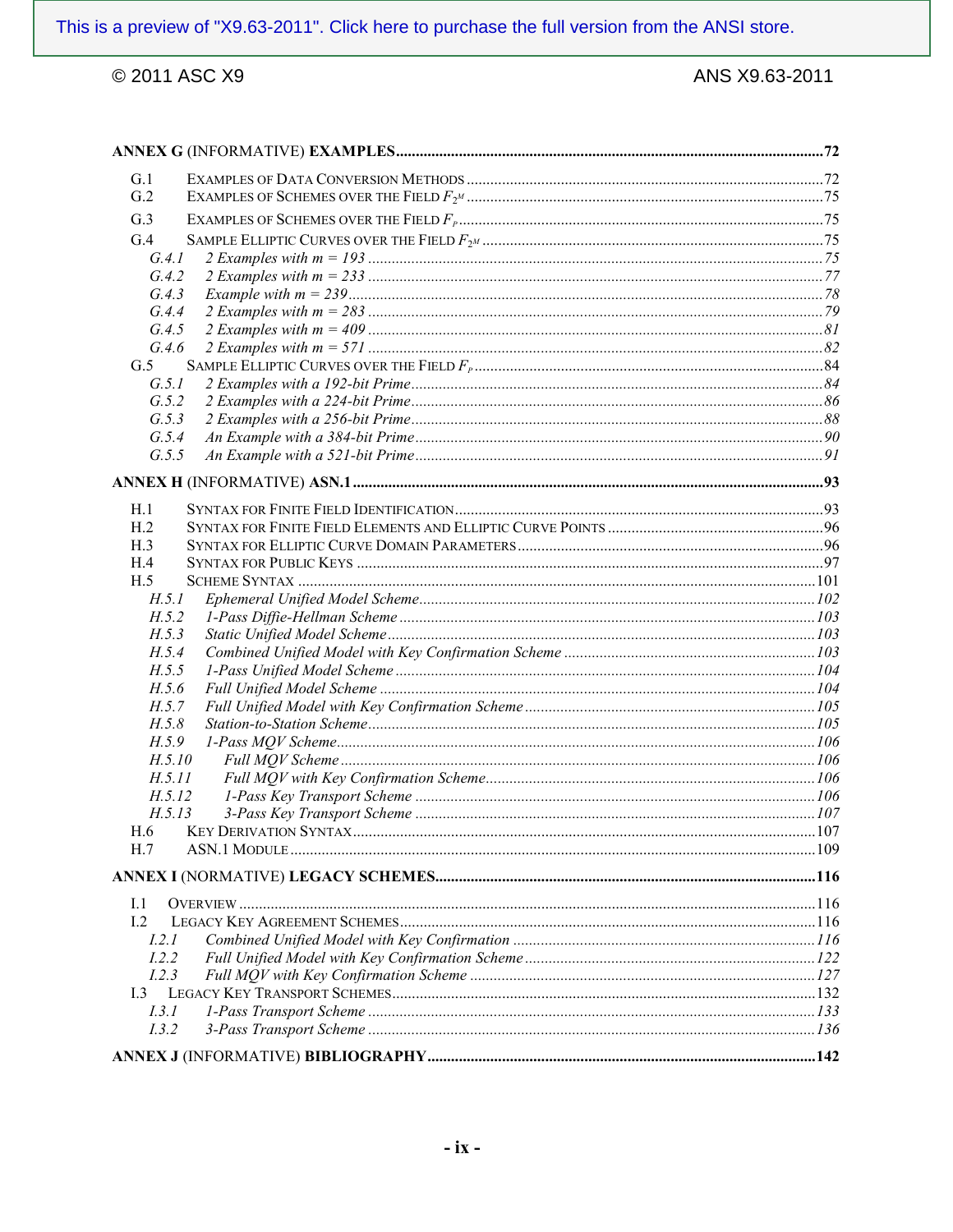© 2011 ASC X9 ANS X9.63-2011

# **Figures**

| Figure I-1 - Combined Unified Model with Key Confirmation Scheme  117 |  |
|-----------------------------------------------------------------------|--|
|                                                                       |  |
|                                                                       |  |
|                                                                       |  |
|                                                                       |  |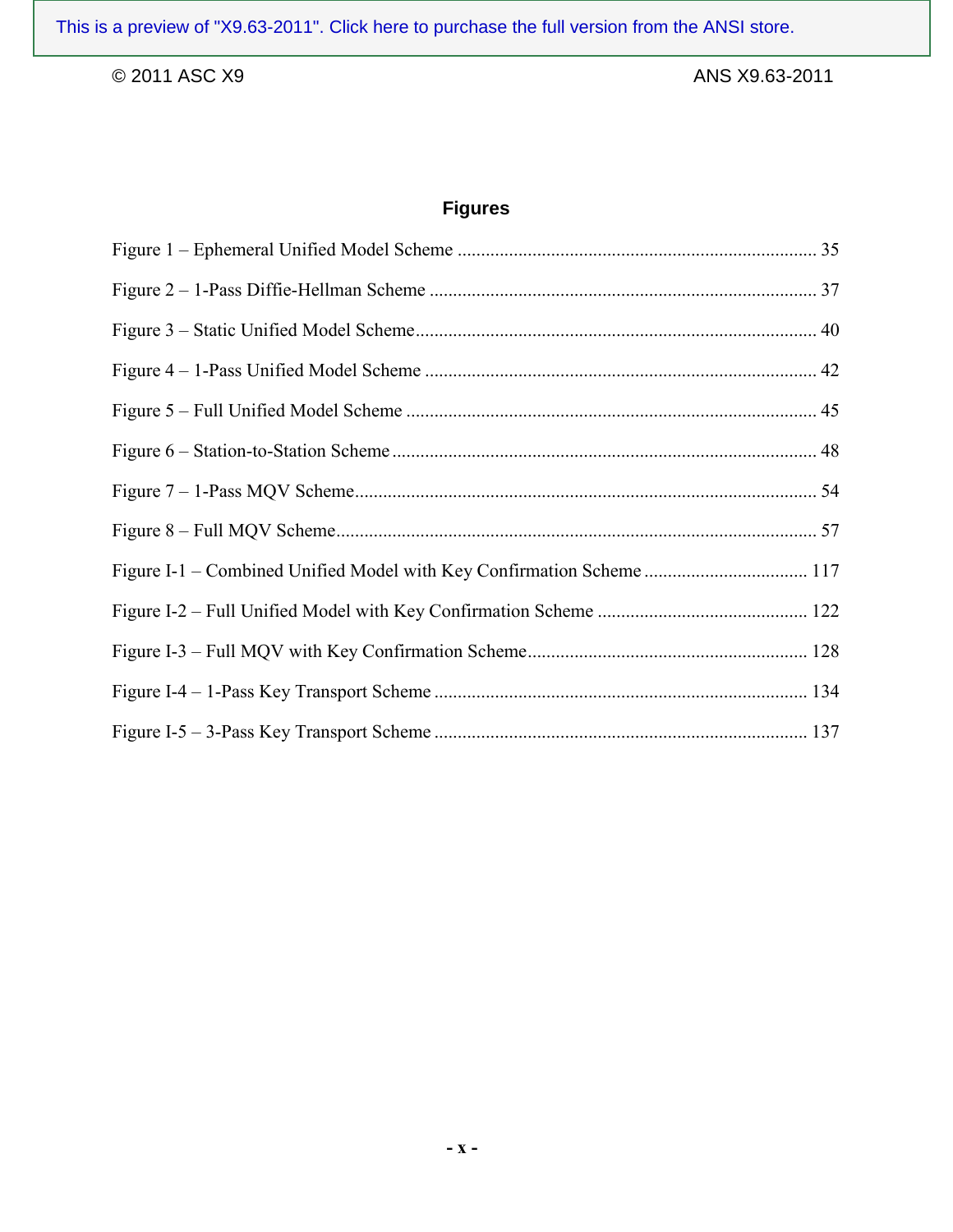© 2011 ASC X9 ANS X9.63-2011

# **Tables**